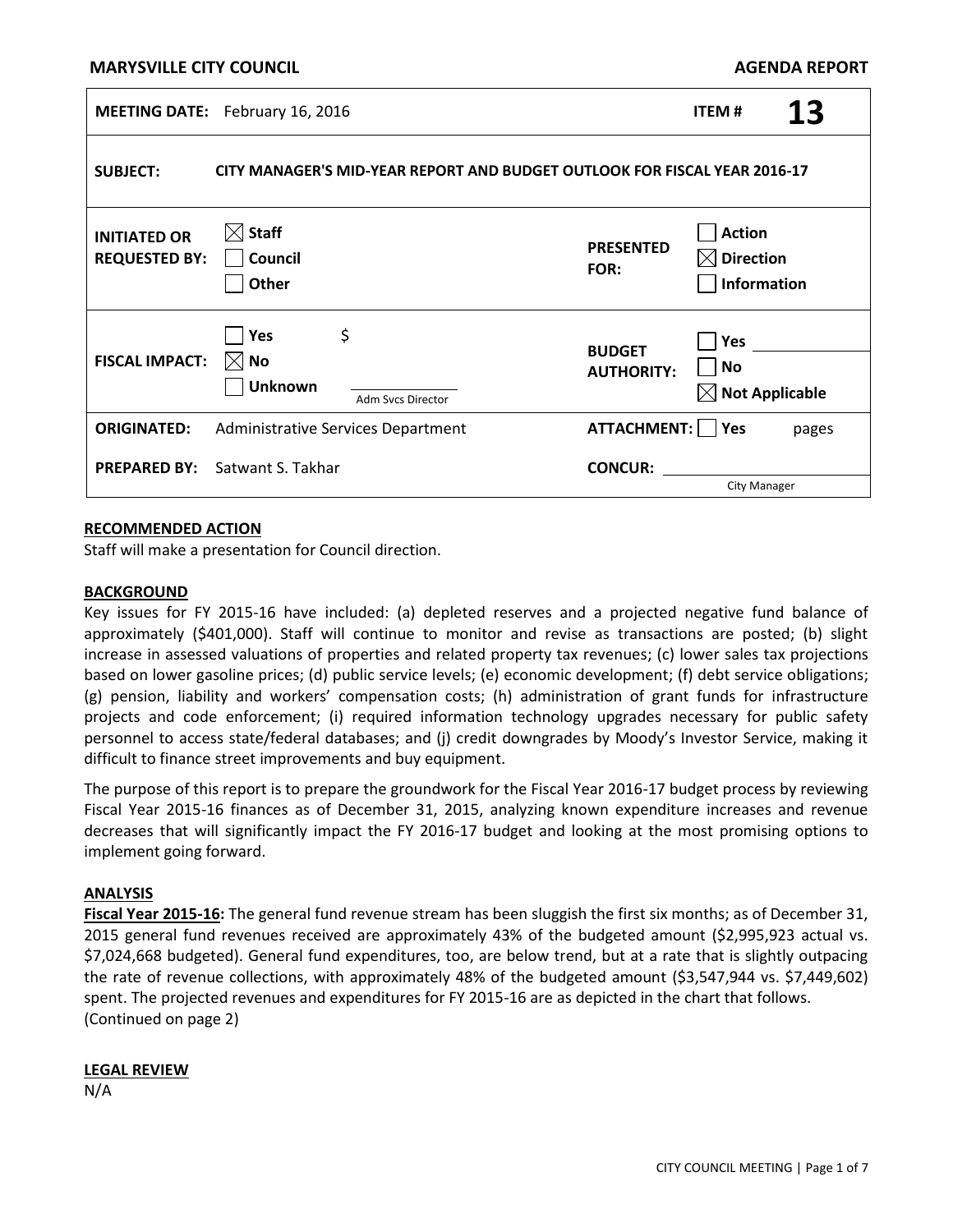# **MARYSVILLE CITY COUNCIL AGENT AGENT AGENT AGENT AGENUAL REPORT**



General fund revenues are projected to be \$6,540,768 compared to the budgeted amount of \$7,024,668, resulting in an anticipated decrease of \$484,000 in the categories as follows:

| Sales Tax                       | (66,000)  |
|---------------------------------|-----------|
| Vehicle Code Fines              | (257,000) |
| <b>Fire Equipment Rental</b>    | (36,000)  |
| <b>Intergovernmental Grants</b> | (125,000) |
| Projected Decrease in Revenues  | (484,000) |

General fund expenditures are projected to be no more than \$7,116,602, compared to the budgeted amount of \$7,449,602, resulting in an anticipated savings of at least \$333,000 from just the following major programs and cost centers:

| Traffic Safety - Red Light Cameras    | (250,000) |
|---------------------------------------|-----------|
| <b>Fire Department Budget Savings</b> | (83,000)  |
| Projected Expenditure Savings         | (333,000) |

The FY 2015-16 projections are based on available information at this time and will continue to be revised as relevant information becomes available and as we begin budget development for FY 2016-17.

Over the period of the past 5 years, general fund revenues have ranged from a low of \$7.1 million to a high of \$8.2 million, averaging \$7.7 million a year. Actual revenues have generally exceeded budgeted revenues. The general fund expenditures have ranged from a low of \$7.4 million to a high of \$8.9 million, averaging \$7.9 million a year. These annual data are depicted in the following two charts.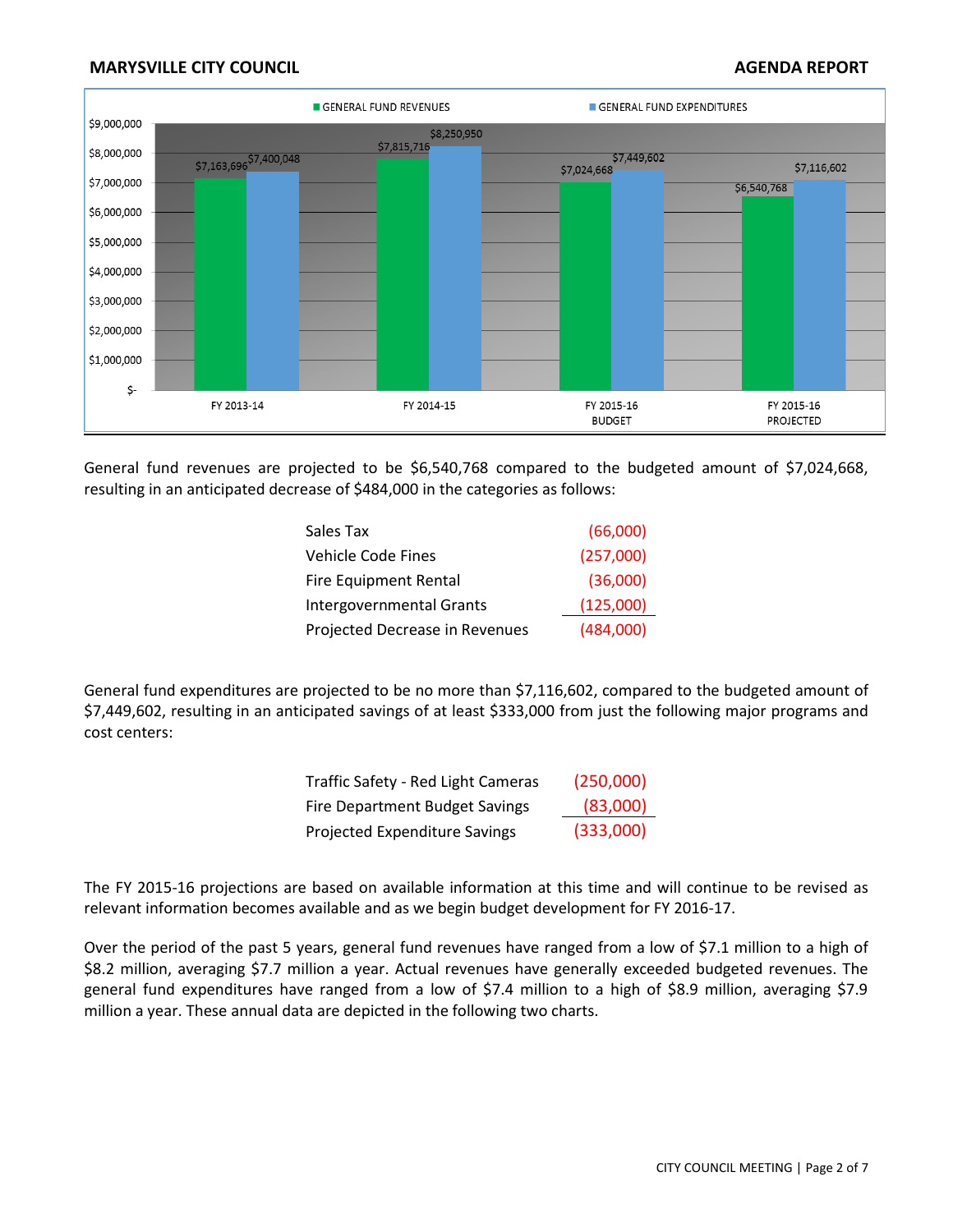

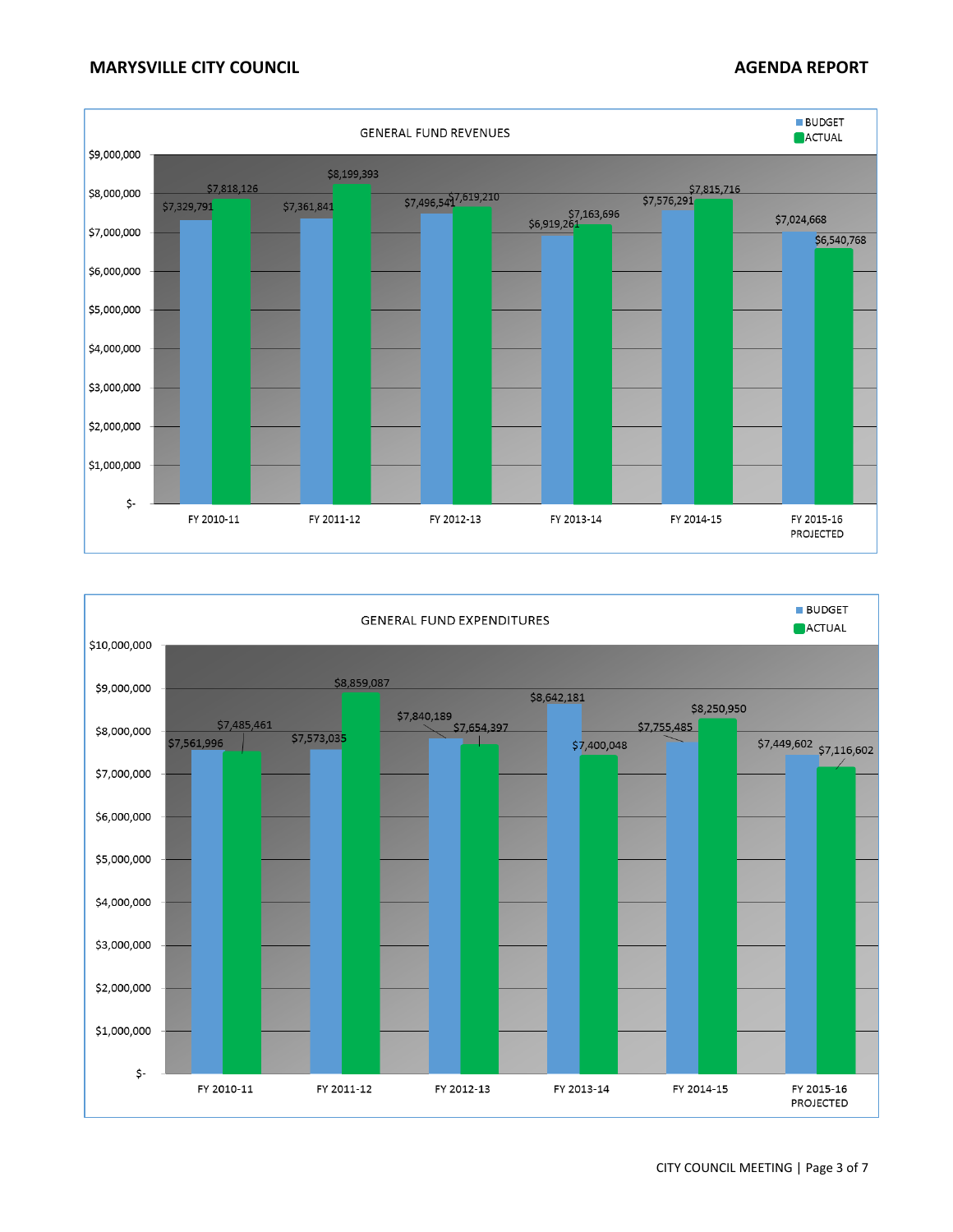# **MARYSVILLE CITY COUNCIL AGENERAL PROPERTY COUNCIL AGENERAL PROPERTY COUNCIL**

The actual general fund expenditures have exceeded revenues for the past five years and have resulted in the depletion of all reserves and the fund balance as noted in the graph below:



The audited fund balance of the general fund as of June 30, 2015 was \$174,545 going into FY 2015-16. Based upon the revenue and expenditure projections for FY 2015-16 , the general fund is projected to have a deficit fund balance of approximately (\$401,289) as of June 30, 2016, as displayed in the graph below:

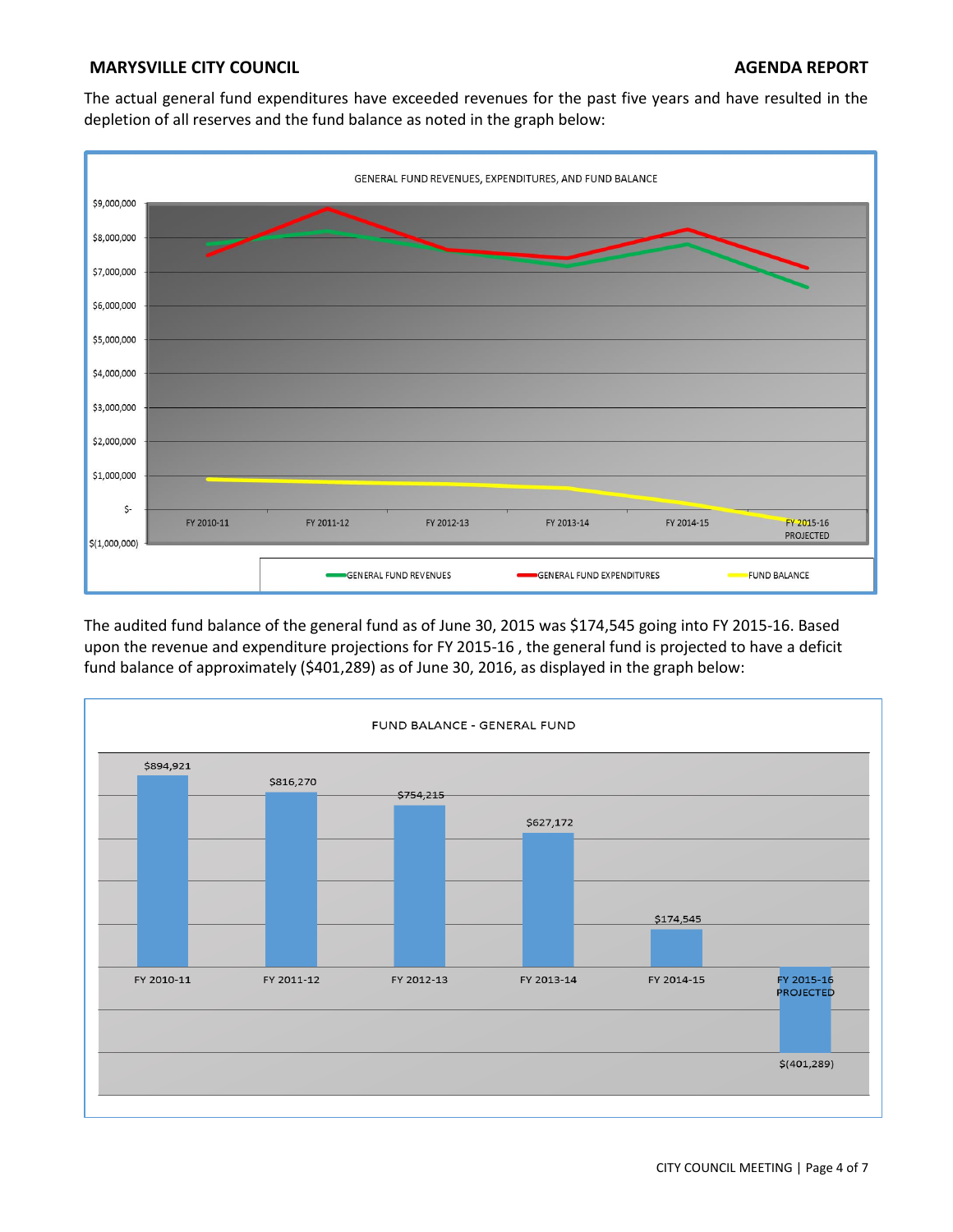# **MARYSVILLE CITY COUNCIL AGENT AGENT AGENT AGENT AGENUAL REPORT**

The first allocation of property taxes received in December was as projected. The sales tax revenue is expected to decrease by \$66,000 based on lower gasoline prices. Industry leaders believe the fuel prices have bottomed out but the longer the trend of lower motor fuel prices will negatively affect the overall sales tax revenues. The major general fund revenue categories are as follows:



Property assessed values are expected to increase in FY 2015-16 by approximately 4% from the preceding year and should result in a slight increase in property tax revenues when all property tax revenues are received later in FY 2015-16. A graph depicting the property assessed values is noted below:



PERCENT (%) CHANGE IN ASSESSED VALUES & PROPERTY TAX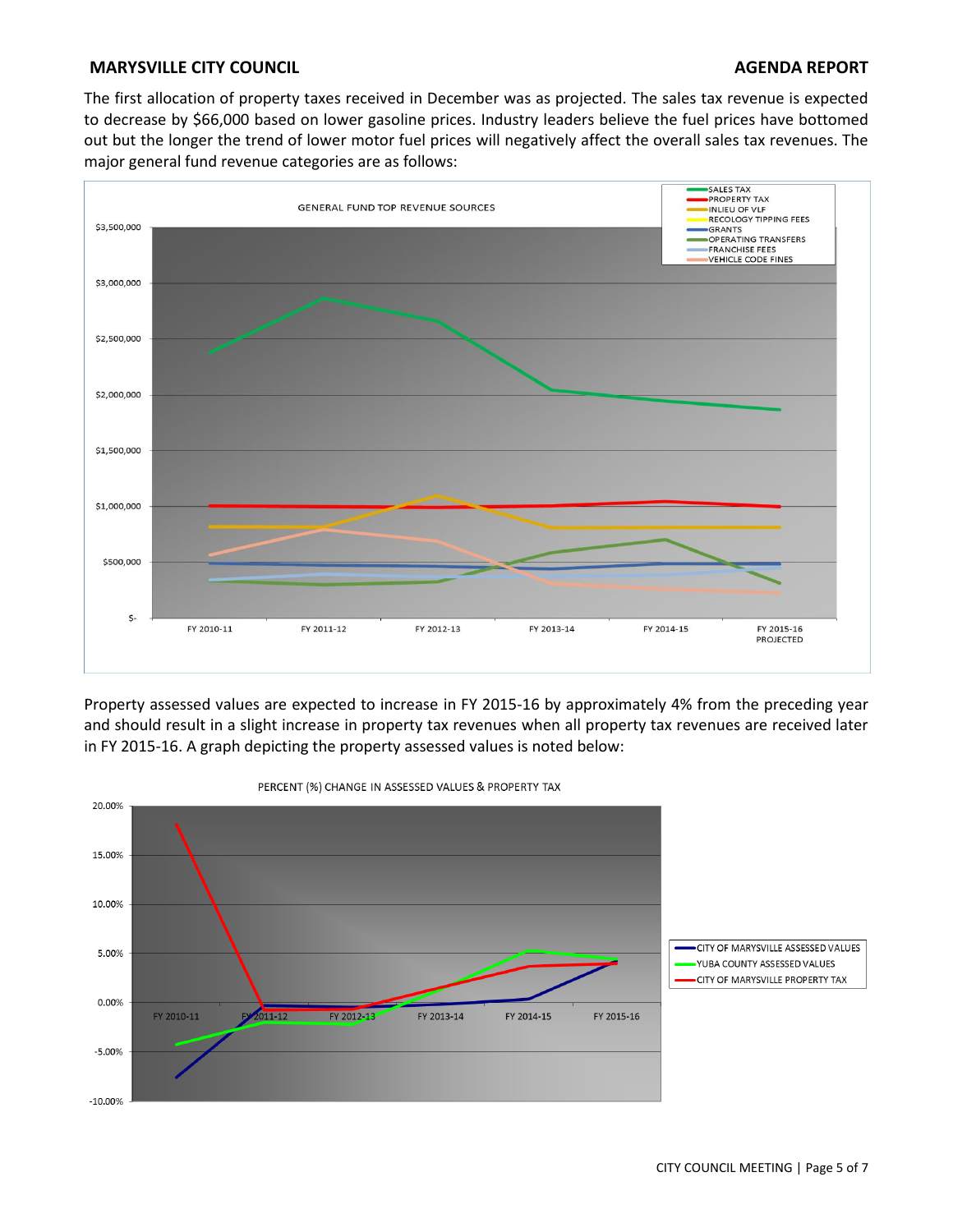# **MARYSVILLE CITY COUNCIL AGENT AGENT AGENT AGENT AGENUAL REPORT**

The sales tax industry group projections noted in the table and pie chart below reflect decreases in most industry groups with the exception of restaurants/hotels and food/drugs. The state and county pools have been increasing significantly in which the city shares 37% of the pools but the expected overall downturn is (5.8%) for FY 2015-16. However, projections for FY 2016-17 have a more positive outlook with a projected overall increase of approximately 3.9%.



| <b>PROJECTED SALES TAX CHANGE</b>  |         |  |  |  |
|------------------------------------|---------|--|--|--|
| <b>Sales Tax Industry Group</b>    | FY 2016 |  |  |  |
| <b>Autos &amp; Transportation</b>  | (2.2%)  |  |  |  |
| <b>Building &amp; Construction</b> | (24.0%) |  |  |  |
| <b>Business &amp; Industry</b>     | (35.3%) |  |  |  |
| Food & Drugs                       | 6.8%    |  |  |  |
| <b>Fuel &amp; Service Stations</b> | (15.7%) |  |  |  |
| <b>General Consumer Goods</b>      | (2.7%)  |  |  |  |
| <b>Restaurants &amp; Hotels</b>    | 4.0%    |  |  |  |
| <b>State &amp; County Pools</b>    | 20.2%   |  |  |  |
| <b>Total Overall</b>               | (5.8%)  |  |  |  |

Actual workers' compensation costs decreased by \$72,000 in FY 2015-16 from the previous fiscal year, in which there was an increase of \$191,000 in FY 2014-15 from FY 2013-14. The lower cost is not necessarily a trend the city can rely on in coming years and could be adversely affected if there is an increase in the number or severity of claims in the future. Liability and property insurance costs increased by \$49,000 due to increases in liability claims. Pension costs increased due to the required payments for the unfunded accrued liability projected to be \$626,000 for FY 2015-16. The following chart summarizes the projected costs for the three most recent year period.